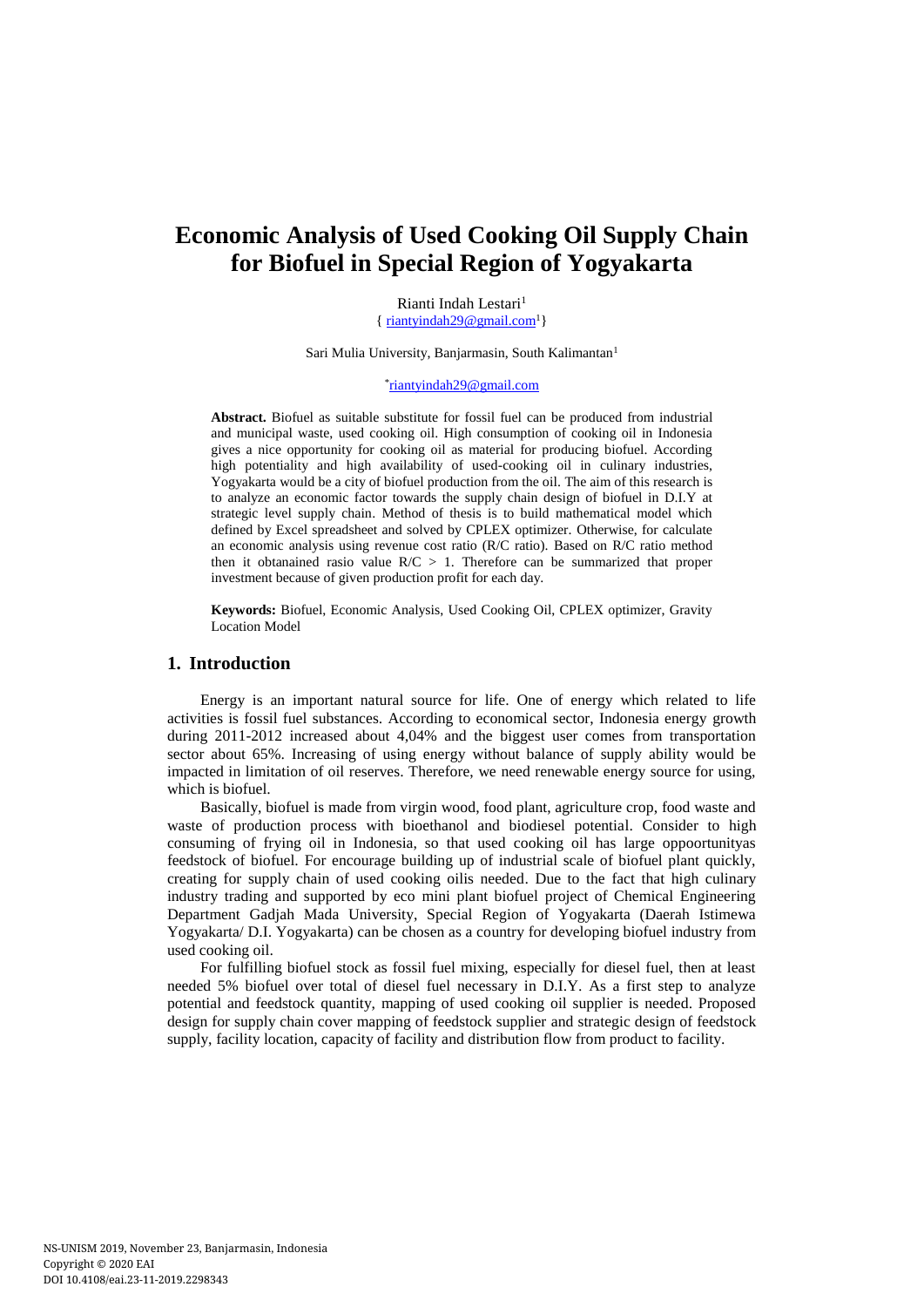Moreover, economic analysis is regarded as one of the important thing for sustainable future for biofuel supply chain design from used cooking oil. This research aims to analyze an economic factor towards the supply chain design of biofuel in D.I.Y.

## **2. Collecting Data**

### **2.1 Data of Feedstock Source**

Data of feedstock is collected from 303 used cooking oil suppliers whom come from 20 fast food restaurants, 153 food industries and 129 caterings. The supplier distributed from 4 regencies and a city i.e. Sleman regency, Bantul regency, Kulon Progo regency, Gunung Kidul regency, and Yogyakarta city. Estimated feedstock data from daily consumption of used cooking oil will be scaled up base on supplier quantities. Average of daily consumption of used cooking oil from fast food restaurant, food industries and caterings are 35 litre/ day, 3 litre/day, and 5 litre/day, respectively. Supplier mapping result showed 2.561 litre/day of feedstock quantities.

## **2.2 Data of Collection Bin**

Determining of collection bin location uses gravity location model base on supplier source coordinate. First, determining new facility of location, the assumed base on the biggest feedstock location, i.e. Danurejan and Depok. Determining of collection bin capacity was informed by Commercial and Waste and Recycling Services **[1]**. This research assumed that there are two stores for each, operated in 660 litre/day and 940 litre/day.

### **2.3 Data of Biofuel Plant**

Determining of plant was informed from investment potential and DIY regions characteristic. Plant capacity was estimated from relevant research by **[7]** about 3000 litre/day. The estimation for plant establisment cost will be determined from parametric method **[8]**.

### **2.4 Data of Transportation Mode**

Transportation mode uses three wheels motor. Motor will be used for carrying used cooking oil to collection bin and or to biofuel plant. Motor price refers to motor price in 2015.

### **2.5Transportation Cost Matrix**

Transportation line is started from supplier to store and or directly to biofuel plant. Transportation cost estimation refers to fuel efficiency over vehicles capacity **[2]**.



 $transportion\ cost = \frac{1}{The\ distance\ traveled\ of\ diesel\ fuel\ per\ litre\ or\ fuel\ er\ life\ of\ ice\ her\ for\ 1\ etc\ for\ 1\ etc.}$ The diesel fuel cost per litre xdistance matrix between facilities constant of fuel efficiency with load

(2)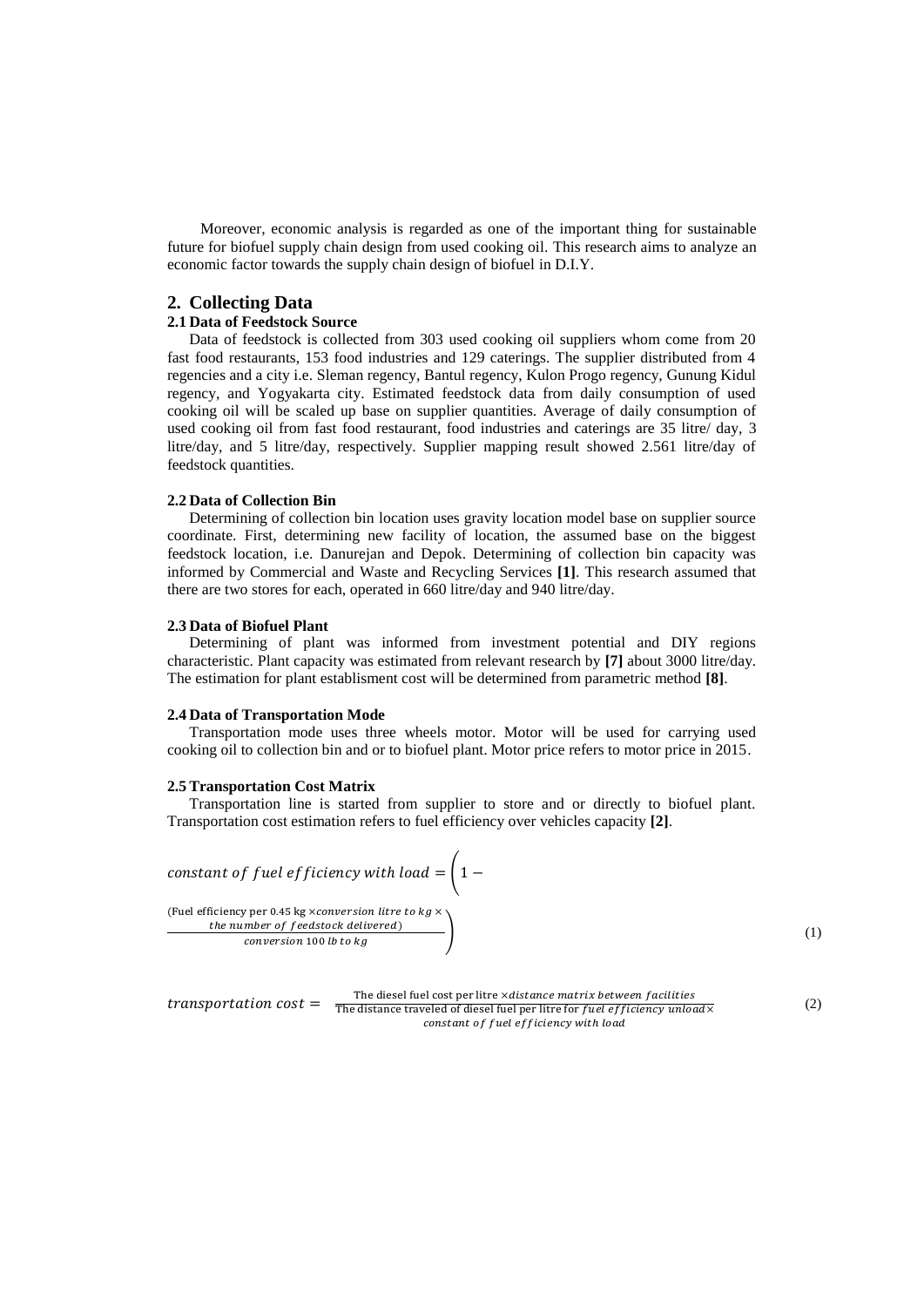## **3. Mathematical Model Formulation**

Component of mathematical model are the distance of feedstock supplier to collection bin and feedstock supplier to plant, cost of biofuel plant investment, collection bin cost, cost of vehicle and transportation cost. Constraints of mathematical model includes used-cooking oil supply, capacity of collection bin and plant. Objective function is optimization of usedcooking oil supply chain by minimizing transportation cost and cost of investment plant.

## **4. Mathematical Model Development and Software Implementation**

Mathematical model is developed by using Microsoft Excel 2010 to identify optimization case in spreadsheet. The component which has been defined is parameter data, decision variable, objective function and constraints. After developing model, then it will be solved by CPLEX V12.1 optimizer in Microsoft Excel Add-in **[4]**.

## **5. Result and Discussion**

## **5.1 System Description**

Basic model of used-cooking oil supply chain for biofuel plant in D.I.Y can be showed in

**Figure 1.**



 **Fig. 1.** Illustration of Used Cooking Oil Supply Chain

## **5.2 Mathematical Model Development**

- **a. Variable**
	- *S<sup>i</sup>* The used cooking oil volume produced per day (litre)
	- $G_i$  Daily capacity of medium collection bin at J point (litre)
	- *g<sup>j</sup>* Daily capacity of small collection bin at j point (litre)
	- $K_k$  Daily capacity of biofuel plant at K point
	- *P<sup>j</sup>* Cost of medium collection bin at J point
	- $p_i$  Cost of small collection bin at j point
	- *F<sup>k</sup>* Cost of biofuel plant investment K
	- *T* Cost of vehicle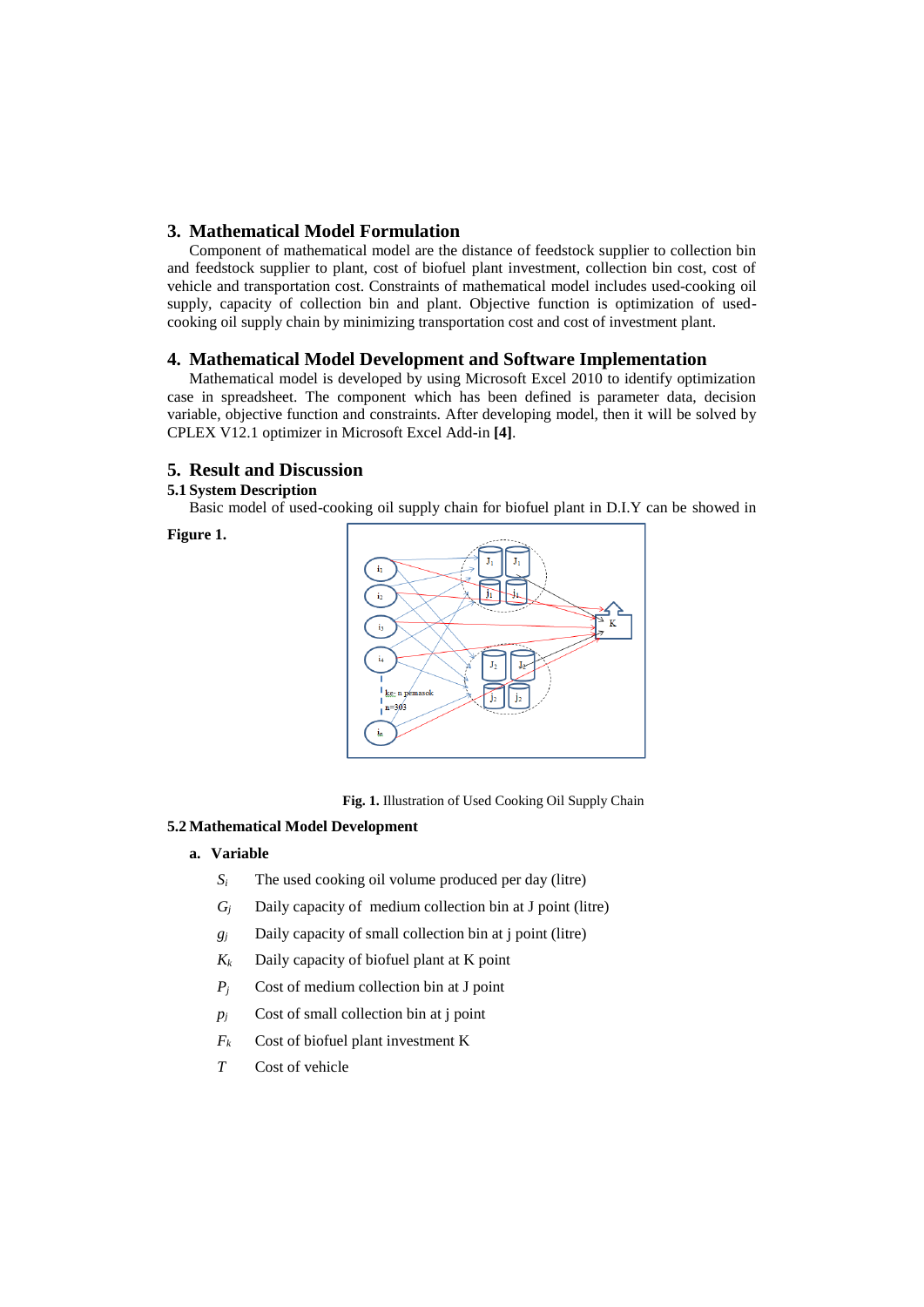- *T<sup>c</sup>* Transportation cost
- $d_{ij}$  Distance between feedstock source i to collection bin j (km)
- $d_{ik}$  Distance between collection bin j to biofuel plant k (km)
- $d_{ik}$  Distance between feedstock source i to biofuel plant j (km)
- *C* The diesel fuel cost per litre =  $Rp6900,00$
- *Dmt* The distance traveled of diesel fuel per litre for three wheels motor (km/ltr)

*Emt* Fuel efficiency per 0.45 kg for three wheels motor

1 litre of fuel  $= 0.9$  kg

 $100$  lb = 0.45 kg

## **b. Decision Variable**

 $X_{ii}$  The number of feedstock delivered from supplier at i point to j point

 $X_{jk}$  The number of feedstock delivered from collection bin at j point to biofuel plant at k point

*Xik* The number of feedstock delivered from supplier at i point to biofuel plant at k point

- *Y<sup>j</sup>* A binary variable 0 and 1, 1 if medium collection bin is visited, 0 otherwise
- $y_j$  A binary variable 0 and 1, 1 if small collection bin is visited, 0 otherwise

 $Y_k$  A binary variable 0 and 1, 1 if biofuel plant is visited, 0 otherwise

## **c. Objective Function**

 $FCDL = \sum_{j=1}^{J} (P_j Y_j)$  (3)

$$
FCDS = \sum_{j=1}^{J} (p_j y_j) \tag{4}
$$

$$
FCPL = \sum_{k=1}^{K} (F_k Y_k)
$$
\n<sup>(5)</sup>

$$
TC_1 = \frac{c \times \sum_{i=1}^{I} \sum_{j=1}^{J} d_{ij}}{Dmt \times E_{mt}} \tag{6}
$$

$$
TC_2 = \frac{c \times \sum_{j=1}^{J} \sum_{k=1}^{K} d_{jk}}{Dmt \times E_{mt}}
$$
(7)

$$
TC_3 = \frac{c \times \sum_{i=1}^{I} \sum_{k=1}^{K} d_{ik}}{Dmt \times E_{mt}}
$$
(8)

For variable  $E_{mt}$  is refers to equation (1) and (2)

$$
TC_1 = \frac{c \times \sum_{i=1}^{I} \sum_{j=1}^{J} d_{ij}}{Dmt \times \left(1 - \frac{(0.007 \times 0.9 \times X_{ij})}{0.45}\right)}
$$
(9)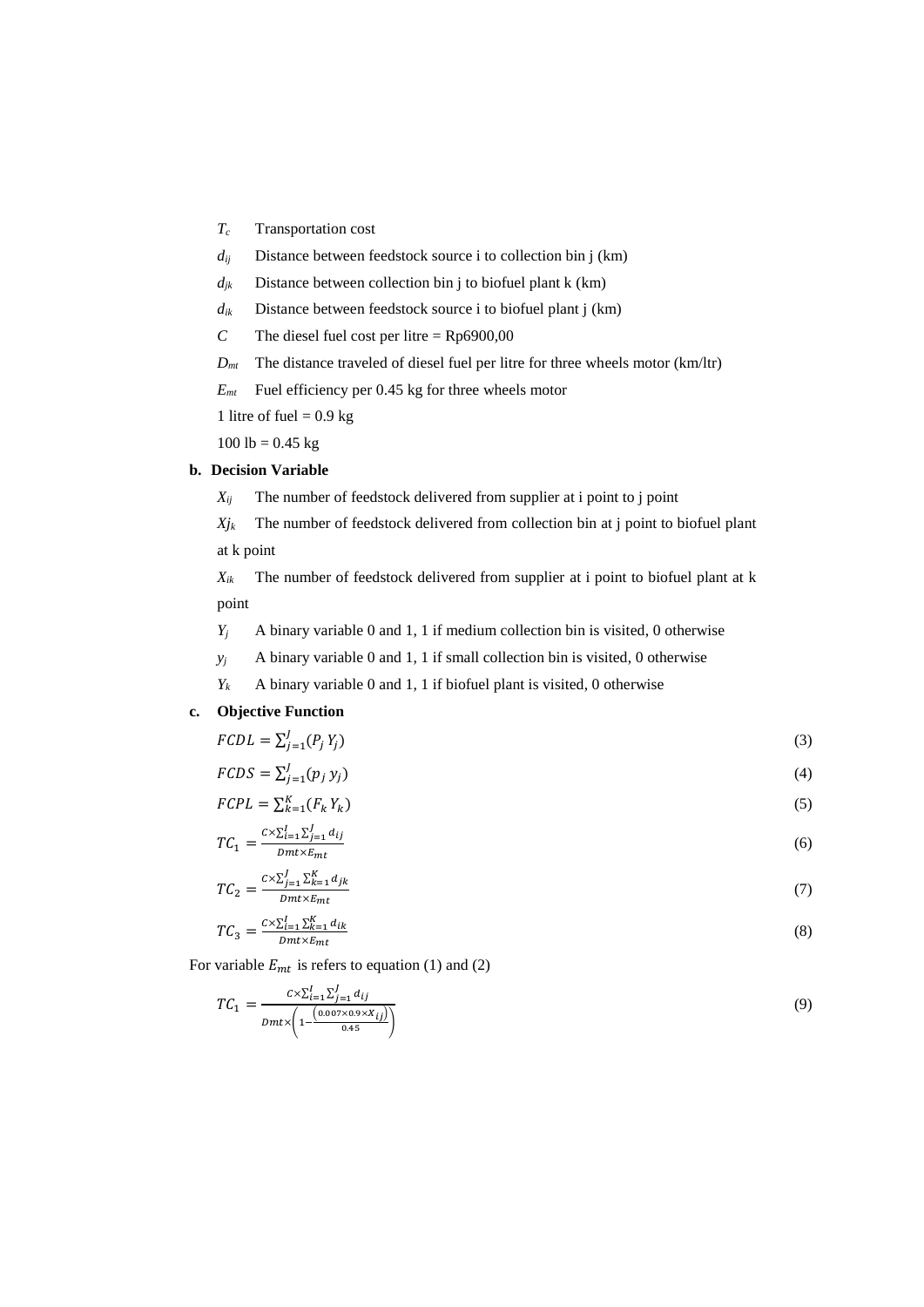$$
TC_2 = \frac{c \times \sum_{i=1}^{I} \sum_{j=1}^{J} d_{jk}}{Dmt \times \left(1 - \frac{(0.007 \times 0.9 \times X_{jk})}{0.45}\right)}
$$
(10)

$$
TC_3 = \frac{c \times \sum_{i=1}^{I} \sum_{j=1}^{J} d_{ik}}{Dmt \times \left(1 - \frac{(0.007 \times 0.9 \times X_{ik})}{0.45}\right)}\tag{11}
$$

$$
Minimasi Z = \{FCPL + FCDS + FCPL + TC_1 + TC_2 + TC_3\} \tag{12}
$$

### **d. Constraint**

$$
\sum_{i=1}^{I} S_i \ge \sum_{i=1}^{I} \sum_{j=1}^{J} X_{ij} + \sum_{i=1}^{I} \sum_{k=1}^{K} X_{ik}
$$
\n(13)

$$
\sum_{i=1}^{I} \sum_{j=1}^{J} X_{ij} \le \sum_{j=1}^{J} \sum_{k=1}^{K} X_{jk}
$$
\n(14)

$$
\sum_{j=1}^{J} Y_j + \sum_{j=1}^{J} y_j \le 1 \tag{15}
$$

$$
\sum_{i=1}^{I} \sum_{j=1}^{J} X_{ij} \le \sum_{j=1}^{J} G_j Y_j \tag{16}
$$

$$
\sum_{i=1}^{I} \sum_{j=1}^{J} X_{ij} \le \sum_{j=1}^{I} g_j y_j \tag{17}
$$

$$
\sum_{i=1}^{I} \sum_{k=1}^{K} X_{ik} \le \sum_{k=1}^{K} K_k Y_k
$$
\n(18)

$$
\sum_{j=1}^{J} \sum_{k=1}^{K} X_{jk} \le \sum_{k=1}^{K} K_k Y_k \tag{19}
$$

$$
\sum_{i=1}^{I} S_i = \sum_{i=1}^{I} \sum_{j=1}^{J} X_{ij} + \sum_{i=1}^{I} \sum_{k=1}^{K} X_{ik}
$$
\n(20)

$$
\sum_{i=1}^{I} \sum_{j=1}^{J} X_{ij} = \sum_{j=1}^{J} \sum_{k=1}^{K} X_{jk}
$$
\n(21)

$$
X_{ij} \ge 0, X_{jk} \ge 0, X_{ik} \ge 0, Y_j \ge 0, y_j \ge 0, Y_k \ge 0, y_k \ge 0
$$
\n
$$
(22)
$$

### **5.3 Analysis of Cost Component**

Many assumptions are used for calculating cost of collection bin, cost of biofuel plant investment and cost of vehicle. Calculating is based on equation of Equal Payment Series Capital Recovery Amount for daily basis and 300 day/year capacities.

### **5.4 Analysis of Optimization Result**

Result of basic model optimization can be showed at **Figure 2**. **Table 1** showed that no used-cooking oil (i) directly carried to biofuel plant (K) but rather carried to collecting bin by selecting two small capacities at Danurejan  $(J_1)$  and two medium capacities at Depok  $(J_2)$ . Allocation of used-cooking oil quantities for each bin is 681 liter in danurejan and 1880 liter in Depok-Sleman are given in **Table 2**. According to data process calculated cost of transportation about Rp. 750. 615, 40, cost of collection bin about Rp. 2.026, 00, cost of vehicle about Rp. 7.836, 80 and cost of biofuel plant investment about Rp. 1.308.441,00. Thus, total cost for each day is about Rp. 3.047.279, 26.

**Figure 3**. showed that there are no used-cooking oil directly carried out to biofuel plant (K) but rather will be accumulated provisionally into two small bin at Danurejan  $(i_1)$  for 900 liter and into two medium bin for 1880 liter (**Table 3** and **Table 4**). Based on data processing calculated cost of transportation about Rp. 760.895, 50, cost of collection bin about Rp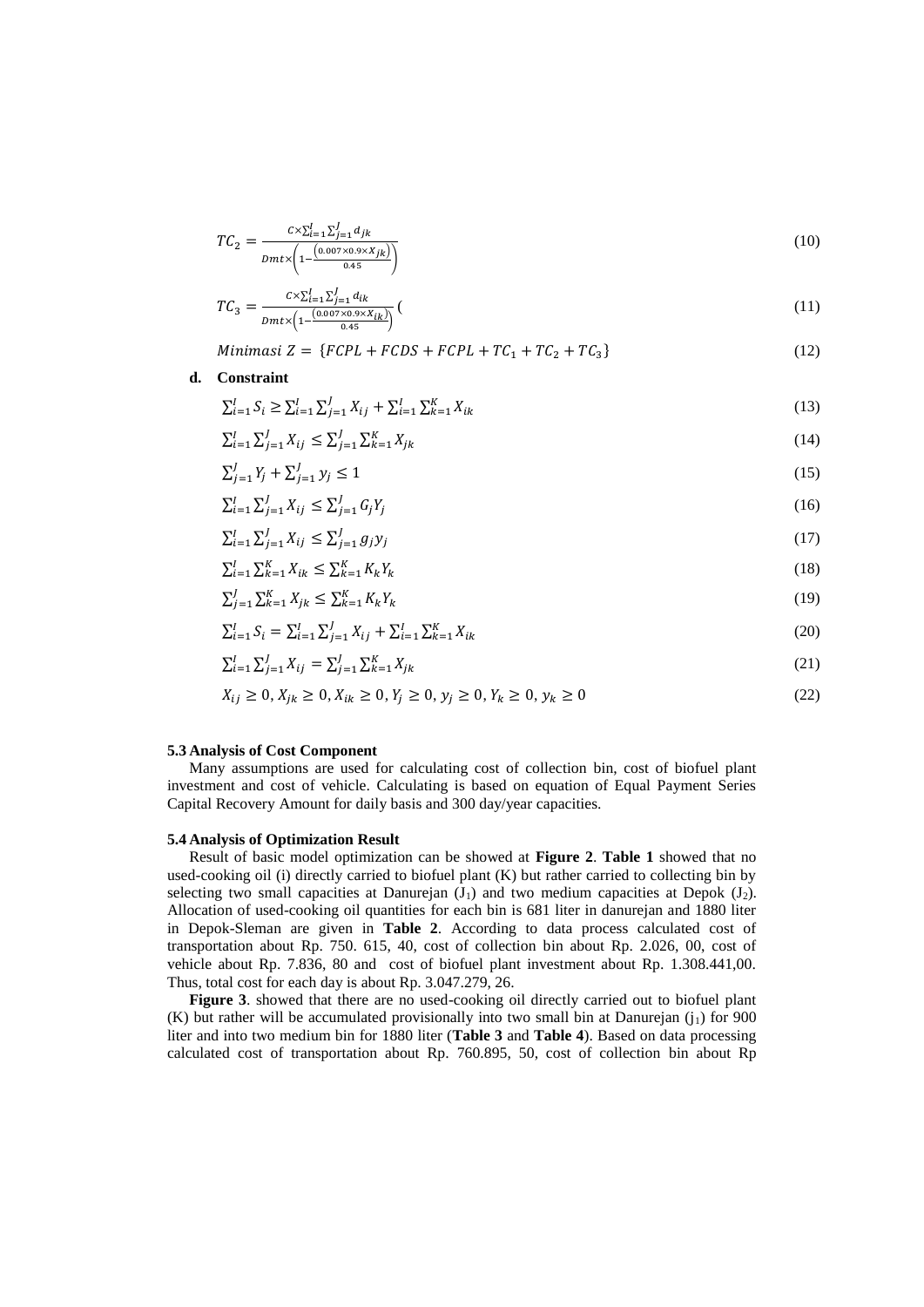|                            | .                       |          |         |                    | 1 U.J.V 21   |  |
|----------------------------|-------------------------|----------|---------|--------------------|--------------|--|
|                            | <b>Facility options</b> |          |         |                    | Pem          |  |
| <b>Description</b>         | <b>Collection bin</b>   |          | Plant   | <b>Description</b> | Collection b |  |
|                            | Danurejan               | Depok    |         |                    | Danurejan    |  |
| <b>Fixed cost</b>          | 1099.8                  | 1099.8   | 1308441 | Cost facility      | Ω            |  |
| <b>Facility capacity</b>   | 1880                    | 1880     | 3000    |                    |              |  |
| <b>Machine Advertisers</b> | $\sim$                  |          | $\sim$  | Flow-facility      | o            |  |
|                            | <b>Facility options</b> |          |         |                    | Pem          |  |
| <b>Description</b>         | <b>Collection bin</b>   |          | Plant   | Description        | Collection b |  |
|                            | Danurejan               | Depok    |         |                    | Danurejan    |  |
| <b>Fixed cost</b>          | 1099.8                  | 1099.8   | 1308441 | Cost facility      |              |  |
| <b>Facility capacity</b>   | 1880                    | 1880     | 3000    |                    | 0            |  |
| Select facility            | $\mathbf{0}$            |          | 0       | Flow-facility      | o            |  |
| <b>Fixed cost</b>          | 926.4                   | 926.4    |         | Cost facility      | 926.4        |  |
| <b>Facility capacity</b>   | 1320                    | 1320     |         | Flow-facility      | 900          |  |
| Select facility            | 1                       | $\Omega$ |         |                    |              |  |

2.026.00, 00, cost of vehicle about Rp. 7.836, 80 and cost of biofuel plant investment about Rp. 852.220,80, so that total cost for each day is about Rp. 3.033.330, 55. **Table 1.** Table 2.

| 1 U.J.V. 20        |                       |              |   |  |  |  |  |  |
|--------------------|-----------------------|--------------|---|--|--|--|--|--|
|                    | Pemilihan fasilitas   |              |   |  |  |  |  |  |
| Description        | <b>Collection bin</b> | Plant        |   |  |  |  |  |  |
|                    | Danurejan             | Depok        |   |  |  |  |  |  |
| Cost facility      |                       | 1099.8       | n |  |  |  |  |  |
| Flow-facility      | n                     | 1880         |   |  |  |  |  |  |
|                    | Pemilihan fasilitas   |              |   |  |  |  |  |  |
| <b>Description</b> | <b>Collection bin</b> | Plant        |   |  |  |  |  |  |
|                    | Danurejan             | <b>Depok</b> |   |  |  |  |  |  |
| Cost facility      |                       | 1099.8       |   |  |  |  |  |  |
| Flow-facility      | n                     | 1880         |   |  |  |  |  |  |
| Cost facility      | 926.4                 | Ω            |   |  |  |  |  |  |
| Flow-facility      | 900                   |              |   |  |  |  |  |  |



# **6. Economic Analysis**

Proper analysis that used in this research is analysis of revenue cost ratio (R/C ratio). The analysis is aimed to analyze economical profit level by calculating comparison between revenue and expenditure **[5]**. The parameter ratio are described below:

R/C Ratio = 1 means business not profit and not loss

R/C Ratio < 1 means business loss

R/C Ratio > 1 means business profit

In this research the costs used to calculate are investment costs and operational costs. Those costs are refers to the previous reserach by [6]. Using investment cost and operational cost that needed to this research, so that calculated rasio value  $R/C > 1$ . Therefore can be summarized that proper investment because of given production profit for each day.

## **7. Conclusion and Suggestion**

**7.1 Conclusion**